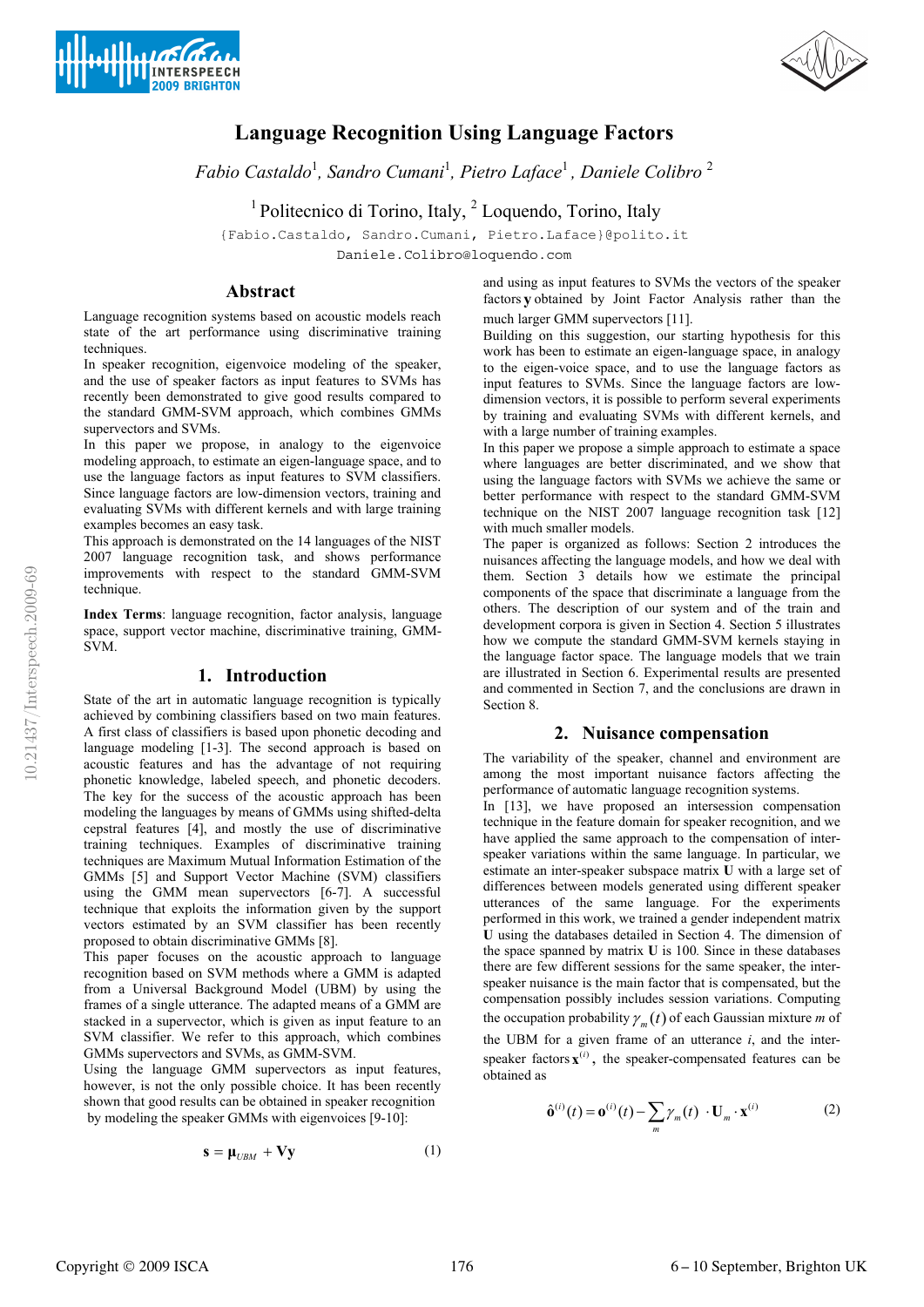

Figure 1. Eigenvalues of two language subspaces

#### **3. Toward an eigen-language space**

Residual information about the channel and the speaker remains after the compensation of nuisances of a GMM adapted from the UBM using a single utterance. However, most of the undesired variation is removed as demonstrated by the improvements obtained using this technique [13-14].

In speaker recognition, eigenvoice modelling assumes that a low dimensional eigenvoice matrix **V** exists such that a speaker s can be represented as

$$
\mathbf{s} = \mu_{UBM} + \mathbf{V}\mathbf{y} \tag{3}
$$

where **y** is a low rank vector including the so called speaker factors.

Estimating the principal directions of the GMM supervectors of all the training segments prior to inter-speaker nuisance compensation would produce a set of language independent, "universal" eigenvoices. After nuisance removal, however, the speaker contribution to the principal components is reduced to the benefit of language discrimination. We will refer to these principal components as "speaker compensated eigenvoices", and to the corresponding matrix as  $V_1$ .

To find the directions that further enhance the discrimination among the languages we followed a working hypothesis considering a polyglot speaker that utters a set of phonetically rich sentences in different languages. Computing the differences between the GMM supervectors obtained from utterances of this speaker in different languages would factor out the speaker characteristics and would enhance the acoustic components of a language with respect to the others.

Since we do not have labeled databases including polyglot speakers, we could in principle compute and collect the difference between GMM supervectors produced by utterances of speakers of two different languages irrespective of the speakers' identity, which should have been already compensated in the feature domain using (2). Since the number of these difference supervectors would grow with the square of utterances of the training set, a feasible solution is to perform the Principal Component Analysis on the set of the differences between the set of the supervectors of a language and the average supervector of every other language. We will refer to the subspace derived from these differences as the "language subspace", and to the corresponding matrix as  $V_2$ .

Figure 1 shows the eigenvalues obtained estimating up to 800 eigenvectors of the speaker compensated eigenvoices, and of the language subspace respectively. It is interesting noting that the language subspace has higher eigenvalues, and that both curves show a sharp decrease for their first 13 eigenvalues, corresponding to the main language discrimination directions, whereas the remaining eigenvalues decrease slowly indicating that the corresponding directions still contribute to language discrimination, even if they probably still account for residual channel and speaker characteristics.

# **4. System overview**

The language models that we use are adapted from a Gaussian mixture Universal Background Model [15]

$$
g(\mathbf{x}) = \sum_{i=1}^{N} \lambda_i \mathcal{N}(\mathbf{x}; \mathbf{\mu}_i, \Sigma_i)
$$
 (4)

where  $\lambda_i$  are the mixture weights,  $N$  is the number of mixture

Gaussians, and  $\mu_i$  and  $\Sigma_i$  are the mean and covariance of the Gaussians distributions, respectively.

In particular, we estimate a gender independent UBM with 2048 Gaussians using the training and development sets of the Callfriend corpus [16]. The observation vector includes Static plus Shifted Delta (SSDC) coefficients [4]. A specific GMM is created by MAP adaptation with a small relevance factor from the common UBM for each segment of a language, both in training and in testing.

The language models, and the matrices  $V_1$  and  $V_2$  that are used in the eigen-language approach, are trained using the following corpora:

- all data of the 12 languages in the Callfriend corpus

- half of the NIST LRE07 development corpus
- half of the OSHU corpus provided by NIST for LRE05

- The Russian through switched telephone network [16] including a total of approximately 14000 segments.

For development, in particular to train the backend parameters, described in Section 7, the following data sets were used:

- the second half of the NIST LRE07 development corpus
- the second half of the OSHU corpus provided by NIST for LRE05

- development and test set provided by NIST for LRE03 including approximately 6000 segments for each of the duration conditions defined by NIST: 3, 10, and 30 seconds.

# **5. Kernel functions**

In Section 7, devoted to the experimental results, we compare the performance of our reference GMM-SVM system with the SVM models using GMM supervectors obtained by estimating language factors and with SVM models using as input directly the language factors obtained by factor analysis.

An SVM is a two-class classifier based on a kernel function  $K(\ldots)$ 

$$
f(\mathbf{x}) = \sum_{i=1}^{N} \alpha_i K(\mathbf{x}, \mathbf{x}_i) + d_i
$$
 (5)

The support vectors  $\mathbf{x}_i$  and the bias  $d_i$  are obtained from the training set by an optimization process.

In this work we compare the performance of two kernels functions: one proposed for the GMM supervectors, and the other based on low dimension language factors.

#### **5.1. Identity kernel function**

The language factors, which correspond to the coordinates of an utterance in the space defined by the eigen-language matrix, can be provided as input features to an SVM classifier without any normalization. Good performances have been reported in [11] for speaker recognition using this simple approach.

Since directly using the language factors corresponds to the use of the GMM mean supervectors without any normalization, a kernel based on a distance between the GMMs of two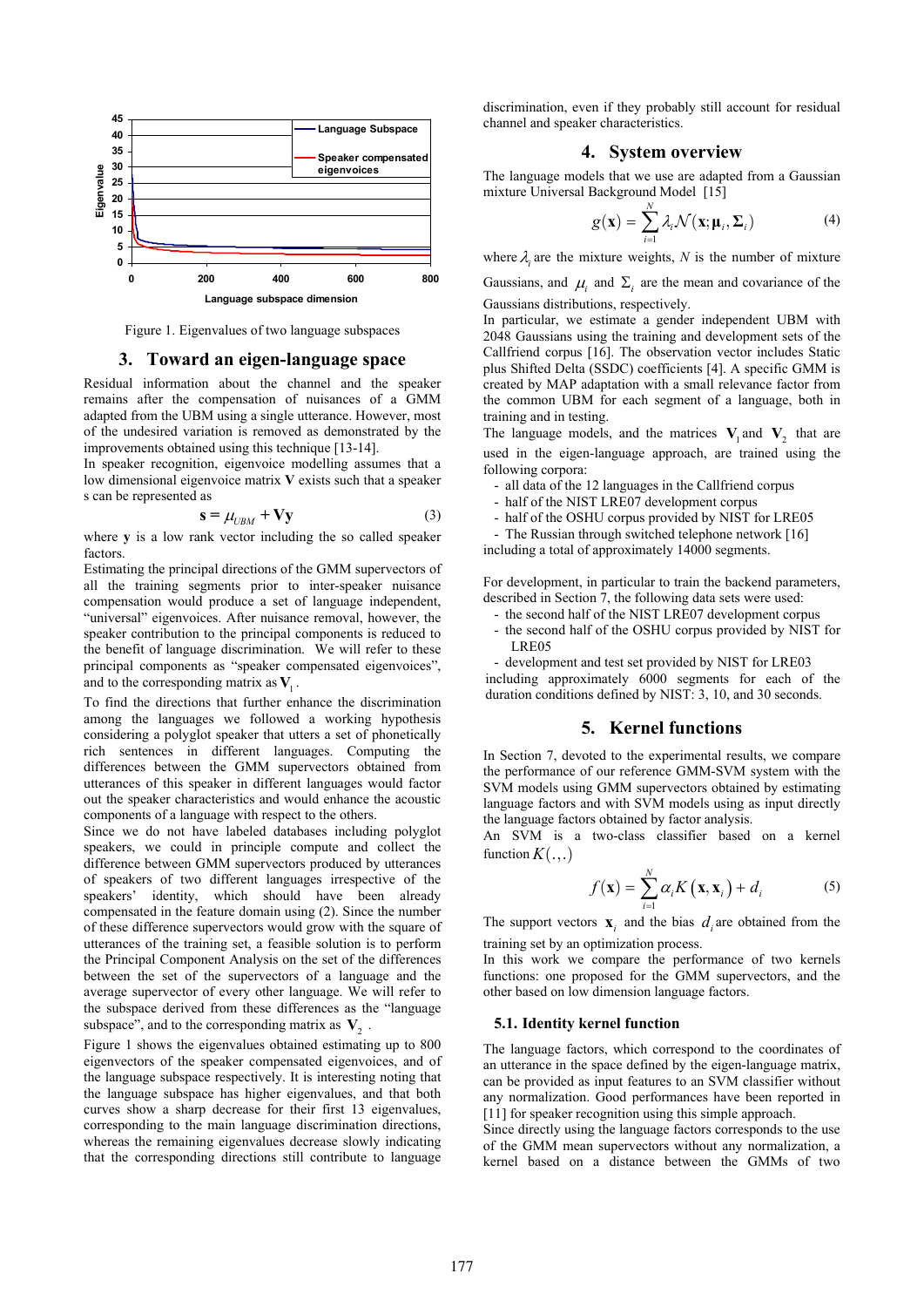utterances should be more informative. That is why we compared it to the Kullback-Leibler kernel.

#### **5.2. Kullback-Leibler kernel function**

This kernel, proposed in [6], is based on an approximation of the Kullback-Leibler (KL) divergence, which leads to the kernel function

$$
K(g_a, g_b) = \sum_{i=1}^{N} \lambda_i \mu_{a,i}^{t} \Sigma_i^{-1} \mu_{b,i}
$$
  
= 
$$
\sum_{i=1}^{N} \left( \sqrt{\lambda_i} \Sigma_i^{-\frac{1}{2}} \mu_{a,i} \right)^{t} \left( \sqrt{\lambda_i} \Sigma_i^{-\frac{1}{2}} \mu_{b,i} \right)
$$
 (6)

The trivial implementation of this kernel for the eigen-language models consists in expanding the language factors to the original GMM space through the eigen-language matrix **V,** to get the supervector

$$
\mathbf{g} = \mathbf{\mu}_{UBM} + \mathbf{V}\mathbf{y} \tag{7}
$$

We can avoid going back to the high-dimension space of the supervectors and directly evaluate the kernel using the language factors.

Since SVM-based classification is invariant to any translation of the feature space, we can ignore the constant term  $\mu_{URM}$ ,

and consider only the supervector  $\mathbf{g} = \mathbf{V}\mathbf{y}$ .

The normalized inner product of two supervectors expanded from the language factor vectors  $y_a$  and  $y_b$ , can be evaluated as

$$
g_a^t g_b = \left(\lambda^{\frac{1}{2}} \Sigma^{-\frac{1}{2}} V y_a\right)^t \left(\lambda^{\frac{1}{2}} \Sigma^{-\frac{1}{2}} V y_b\right)
$$
  
=  $y_a^t \hat{V}^t \hat{V} y_b$  (8)

In (8)  $\lambda$  is a diagonal matrix whose values are *p* repetitions of the weights  $\lambda$ , where p is the dimension of the observation

vectors,  $\Sigma$  is a diagonal matrix whose values are the  $\Sigma$  and

$$
\hat{\mathbf{V}} = \lambda^{\frac{1}{2}} \Sigma^{\frac{1}{2}} \mathbf{V} .
$$

Performing the Cholesky decomposition  $\hat{\mathbf{V}}^{\dagger} \hat{\mathbf{V}} = \mathbf{\Lambda}^{\dagger} \mathbf{\Lambda}$ , we can evaluate the kernel function using the language factors  $\hat{y} = Ay$ , normalized by means of the low-dimension matrix  $\Lambda$ , without actually returning to the supervector space. The Gram matrix allowing to effectively train the SVMs, thus, be computed by means of a dot product of the normalized language factors.

$$
\mathbf{g}_a^{\mathbf{t}} \mathbf{g}_b = \hat{\mathbf{y}}_a^{\mathbf{t}} \hat{\mathbf{y}}_b \tag{9}
$$

#### **6. Language models**

The straightforward usage of the language factors consists in creating the language models by training SVMs using one of the above mentioned kernels and a one versus all strategy. During testing, scoring an unknown utterance is performed using (5). In [7] we proposed an alternative way to perform scoring, which consists in exploiting the information given by the SVM classifier to create discriminative GMMs. Scoring test utterances is then done on these models, avoiding the need to estimate the language factors, which can lead to unreliable estimations on short test utterances. Another method, based on the use of the support vectors identified by the SVM, has been proposed in [8] for creating discriminative models. Since a support vector corresponds to a GMM supervector, the location of the positive boundaries of the SVM can be modeled by a weighted combination of the support vectors associated to positive Lagrange multipliers. In analogy, an anti-model can be obtained by the weighted sum of the support vectors associated with negative Lagrange multipliers.

$$
\mathbf{g}_{positive} = \sum_{i|\alpha_i>0} \frac{\alpha_i}{\sum_{j|\alpha_j>0} \alpha_j} \cdot \mathbf{g}_i
$$
  

$$
\mathbf{g}_{negative} = \sum_{i|\alpha_i<0} \frac{\alpha_i}{\sum_{j|\alpha_j<0} \alpha_j} \cdot \mathbf{g}_i
$$
 (10)

Thus, for each language, a GMM is created together with its anti-model, and the log likelihood ratio score for a test utterance including a sequence of  $T$  observation vectors  $\mathbf{x}_t$  will be given by

$$
llr = \sum_{t=1}^{T} \log(g_{\text{positive}}(\mathbf{x_t})) - \sum_{t=1}^{T} \log(g_{\text{negative}}(\mathbf{x_t})) \quad (11)
$$

The same approach can be followed to obtain discriminative GMMs from the language factors

$$
\mathbf{g}_{positive} = \mathbf{\mu}_{UBM} + \mathbf{V} \cdot \sum_{i|\alpha_i > 0} \frac{\alpha_i}{\sum_{j|\alpha_j > 0} \alpha_j} \cdot \mathbf{y}_i
$$
\n
$$
\mathbf{g}_{negative} = \mathbf{\mu}_{UBM} + \mathbf{V} \cdot \sum_{i|\alpha_i < 0} \frac{\alpha_i}{\sum_{j|\alpha_j < 0} \alpha_j} \cdot \mathbf{y}_i
$$
\n(12)

# **7. Experiments**

Experiments were performed on the 14 languages of the NIST 2007 language recognition task (LRE07) [12].

Results are given for the official LRE07 test set, including approximately 6500 utterances uniformly distributed for durations of 3, 10, and 30 seconds.

The reported evaluation measures are the NIST defined minimum Decision Cost Function score (minDCF) and the percent Equal Error Rate (% EER) uniformly weighted over the languages [12].

For all systems, the raw scores are transformed by means of a backend. In particular, a small linear SVM has been trained using as input features the raw scores of the development set described in Section 4. Since the distribution of utterances of different languages was not uniform in our development set, care has been taken to balance the a priori probability of the classes by appropriately setting the cost-factor parameter in the SVM train procedure.

The results of our reference system were obtained using the KL kernel in the GMM-SVM approach, and are shown in the first row on Table 1.

The first set of experiments were done to evaluate the performance of the identity kernel SVM classifiers as a function of the modeling eigen-language matrices,  $V_1$  or  $V_2$ , and as function of the language subspace dimensions. The results for the 30s condition, shown in Figure 2, clearly demonstrate the advantage of using the language subspace modeled by  $V_2$  with respect to the speaker compensated eigenvoices subspace represented by matrix  $V_1$ . The minDCF obtained with the language factors is always better and more stable compared with the minDCF achieved using the factors estimated with the speaker compensated eigenvoices matrix. Using only 100 language factors we get only a 10% relative decrease of the performance with respect to the best one obtained with 600 factors. All the other experiments were, thus, performed using 600 language factors of subspace  $V_2$ .